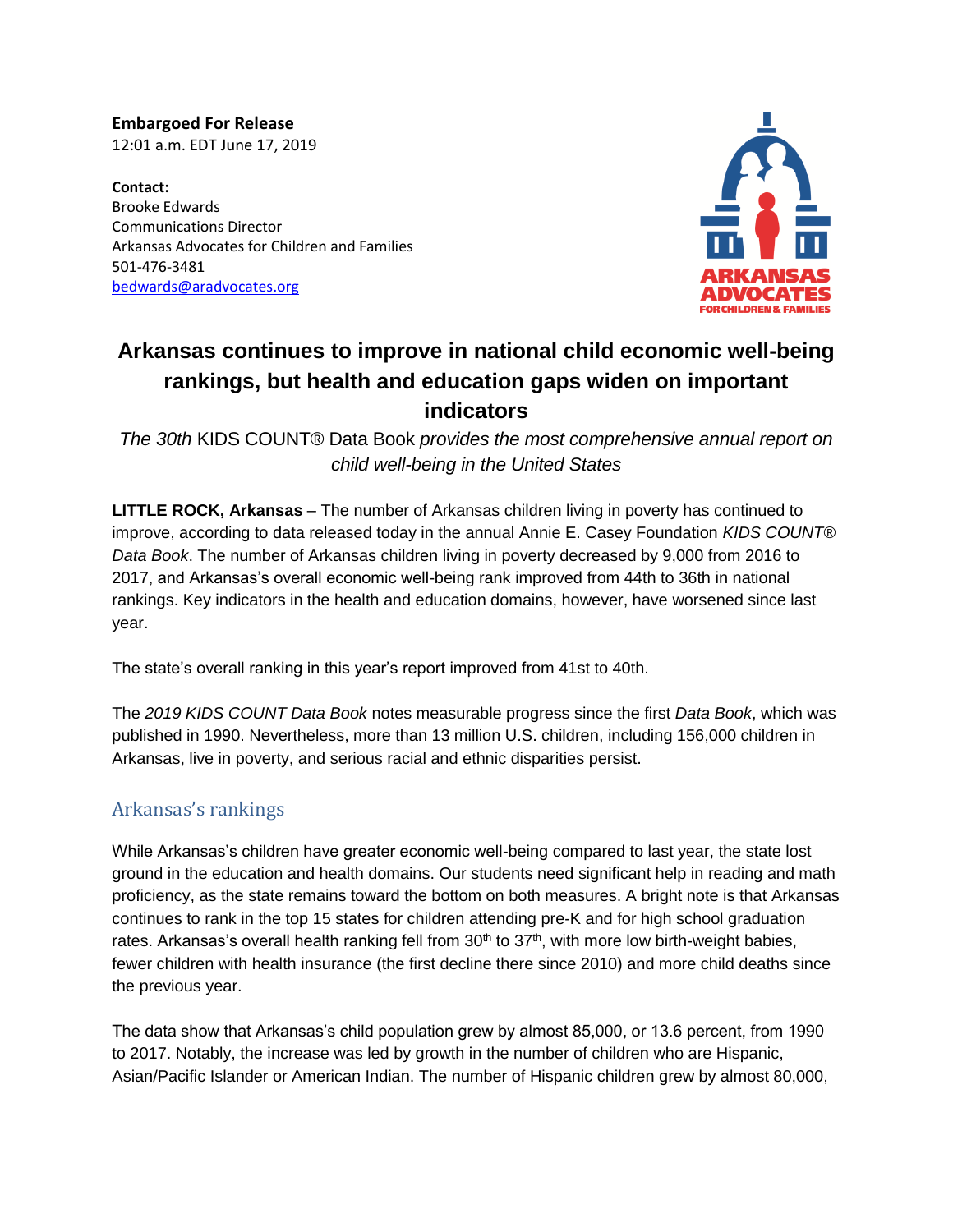now accounting for 12 percent of the total child population, compared to 1 percent in 1990. Both the non-Hispanic Black and White populations of children declined slightly during that time.

"The data demonstrate the urgent need to enact policies that help close our state's persistent racial and ethnic gaps in child outcomes and the well-being of our increasingly diverse child population. We must ensure that all children have opportunities to reach their full potential because the success of all children is essential to our state's future," said Rich Huddleston, executive director of Arkansas Advocates for Children and Families. "We can help by making greater investments in programs and policies that help keep kids healthy, educated and secure. Earned Income Tax Credits (EITC), for example, have been shown to improve low birth-weight rates, a key health indicator where Arkansas historically struggles."

The *KIDS COUNT Data Book* shows how essential accurate data are to sound policymaking. In Arkansas, 22 percent of children under 5 are at risk of being missed in the 2020 census, especially those in low-income families, those living in rural areas, and those who are immigrants and people of color. The 2010 census missed 2.2 million such kids, and the upcoming count may miss even more if young children are not a priority. The stakes are high: 55 major federal programs, including Head Start and the Children's Health Insurance Program, allocate more than \$880 billion to states each year based on census data; Arkansas receives close to \$10 billion a year in federal funding or these important programs.

The annual *KIDS COUNT Data Book* from the Annie E. Casey Foundation uses 16 indicators to rank each state across four domains — health, education, economic well-being and family and community — as an assessment of child well-being. Arkansas ranks:

- 36th in economic well-being. Arkansas families have experienced progress in economic security, with a six percent decrease in the percentage of children living in poverty compared to 2010. More than one in five Arkansas children (22 percent, well above the national average) continue to live in poverty, however, indicating an urgent need for families to have permanent pathways out of poverty.
- 32nd in education. With 49 percent of children ages 3 and 4 attending school, preschool and early education attendance continue to be a bright spot in Arkansas and above the national average. We must help our students achieve proficiency in grade-level reading and math, however, as we are below the national average on both indicators.
- 45th in the family and community domain. Fewer children are living in high-poverty areas, and the teen birth rate continues to decline, but Arkansas has maintained the highest teen birth rate of all states for six out of the past eight years.
- 37th in health. While Arkansas has reduced the number of children without health insurance by 43 percent since 2010, a recent uptick in the number of uninsured kids requires urgent attention to correct.

### Policies that can make a difference

"America's children are one-quarter of our population and 100 percent of our future," said Casey Foundation President and CEO Lisa Hamilton. "All of the 74 million kids in our increasingly diverse